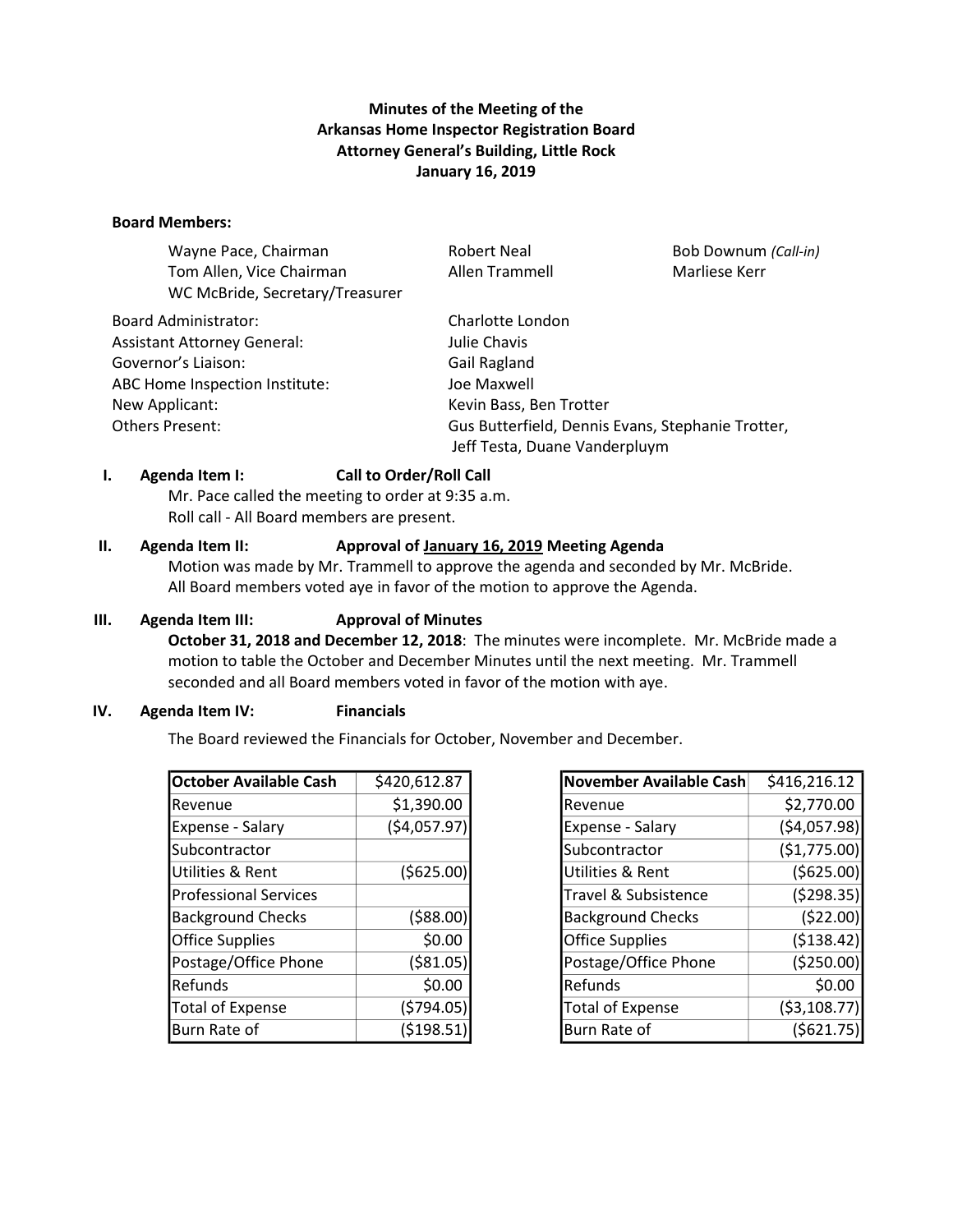| December Available Cash      | \$431,346.20 |
|------------------------------|--------------|
| Revenue                      | \$21,900.00  |
| Expense - Salary             | (54,058.00)  |
| Subcontractor                | (\$1,387.50) |
| Utilities & Rent             | (5625.00)    |
| <b>Professional Services</b> | ( \$352.00)  |
| <b>Background Checks</b>     | \$0.00       |
| <b>Office Supplies</b>       | \$0.00       |
| Postage/Office Phone         | (552.48)     |
| Travel & Subsistence         | ( \$302.66)  |
| <b>Total of Expense</b>      | (52, 719.64) |
| Burn Rate of                 | (5453.27)    |

The October, November and December Financials were reviewed by the Board. Mr. McBride made a motion to approve the minutes. Mr. Trammell seconded and all Board members voted in favor of the motion with aye.

### **V. Agenda Item V: Review of New Applicants / Registration Renewals**

The Board reviewed five (5) new applicants.

1. Kevin Bass

4. Chase Riley

2. Phillip Allen Cook

5. John Benjamin Trotter

3. Eddie Rashad Friendly

**Applicant #1 – Kevin Bass**: Mr. Trammell made a motion to approve Mr. Bass and Mr. McBride seconded. All Board members voted aye in favor of approving the application of Mr. Bass.

**Applicant #2 – Phillip Cook**: Mr. Trammell made a motion to approve Mr. Cook and Mr. McBride seconded. All Board members voted aye in favor of approving the application of Mr. Cook.

**Applicant #3 – Eddie Rashad Friendly**: Mr. Trammell made a motion to approve Mr. Friendly and Mr. McBride seconded. All Board members voted aye in favor of approving the application of Mr. Friendly.

**Applicant #4 – Chase Riley**: Mr. Trammell made a motion to table the application of Mr. Riley due to it being incomplete. Mr. McBride seconded and all Board members voted aye in favor of tabling the application of Mr. Riley.

**Applicant #5 – John Benjamin Trotter**: Mr. Trammell made a motion to approve Mr. Trotter and Mr. McBride seconded. All Board members voted aye in favor of approving the application of Mr. Trotter.

### **VI. Agenda Item VI: Status of Complaints**

# **1. OLD COMPLAINTS**

a. **Robert Neal (AHIRB) vs Justin Hall**-Not registered as a HI in Arkansas *Complaint Filed March 2018. Notification sent by Certified Mail on 3/26/2018*. *It was signed for and accepted on April 12, 2018. No response to complaint as of 10/24/2018.* Mr. Neal recommended that a \$1,000.00 fine and a Consent Agreement be levied against Mr. Hall because he has not responded to the complaint and he has continued to perform home inspections without being licensed.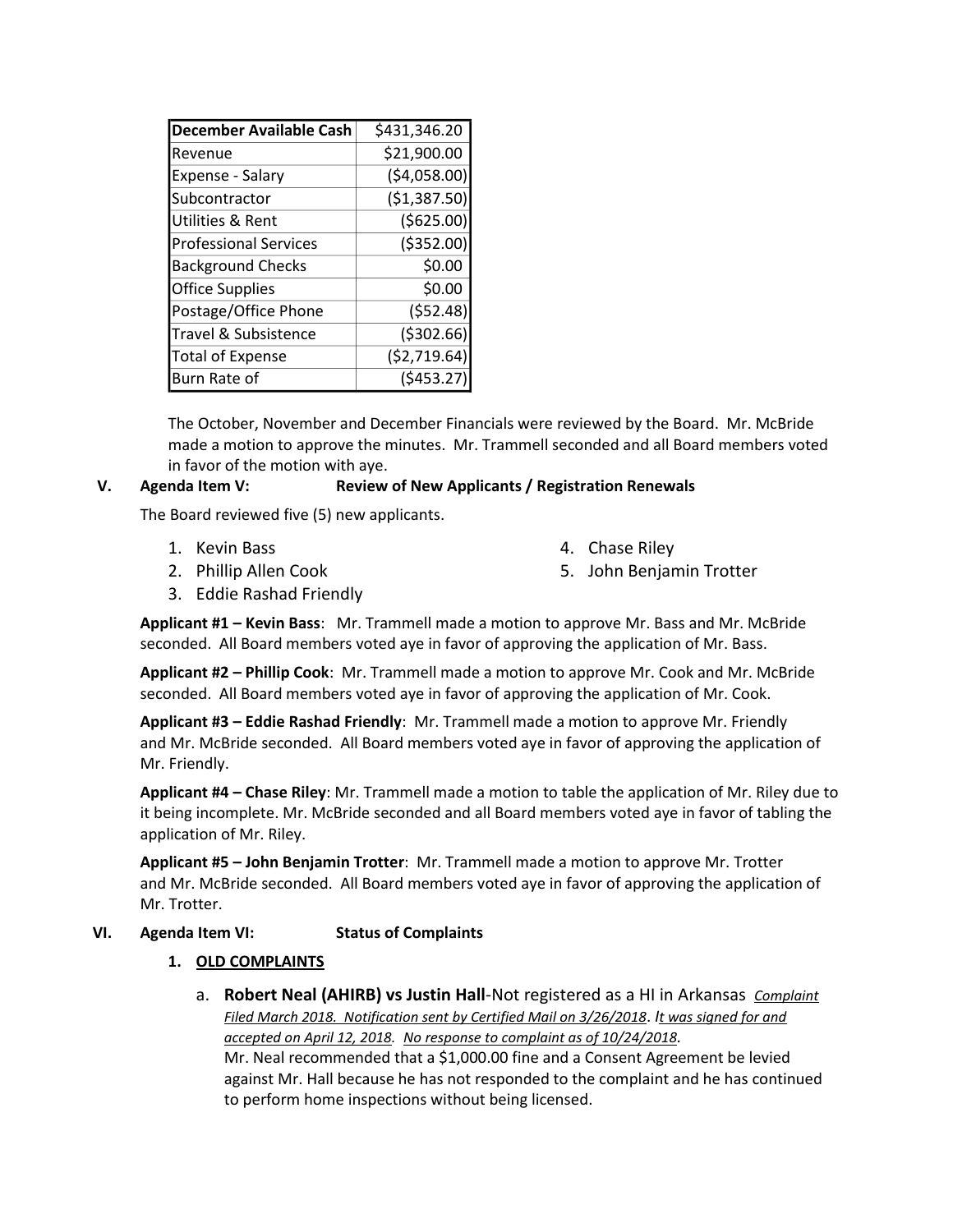- b. V**icki Stephenson vs Nate Wilson, HI-1798** *(June, 2017) Notification to HI mailed 6/19/2017, Response from HI received 6/28/2017.*
- c. **Richard Kaegi vs Tim Hennelly, HI-1179** *(August, 2017) Notification to HI mailed 9/19/2017, Response from HI received by email dated 9/26/2017.*
- d. **Isaiah Thompson vs Clint Ledbetter, HI-1863** *(March 2018) Notification to Mr. Ledbetter mailed 3/20/2018. Response from Mr. Ledbetter received 3/27/2018.*
- e. **Stephen M. Ligon vs Phil Biggers, HI-1670** *(May 2018) Notification to Mr. Biggers mailed May 23, 2018. Response from Mr. Biggers received by email on June 5, 2018.*
- f. **Thomas Meyers vs Lee Fesmire, HI-1752** *(June 2018) Notification mailed to Mr. Fesmire on June 25, 2018*. *Certified Letter was received on 6/27/2018. Response from Mr. Fesmire received on July 12, 2018.* Mr. Neal made a motion that a \$500.00 Civil Penalty fine and a Consent Agreement be levied against Mr. Fesmire due to deficiencies in his home inspection report. Mr. Allen
- g. **Addie Holmes vs David Miller, HI-1726** *(June 2018) Notification mailed to Mr. Miller on June 25, 2018*. *Response from Mr. Miller received 7/2/2018.*
- h. **Steven & Tammy Lea vs Monty Freel, HI-1341** *(July 2018)*

seconded and all Board members voted aye in favor of the motion.

i. **Kim Martin vs Sean Ryan, HI-1664** *(July 2018) Notification mailed to Mr. Ryan on November 2, 2018.* Mr. Ryan currently has three (3) complaints lodged against him. Ms. Chavis has

been working on the complaints. Mr. Ryan has not responded to any of the complaints to-date.

- j. **Logan & Shelby Drake vs Tim Cooper, HI-1852** *(August 2018) Notification mailed to Mr. Cooper on November 2, 2018*
- k. **Cameron Beckett vs Sean Ryan, HI-1664** *(August 2018) Notification mailed to Mr. Ryan on November 2, 2018*
- l. **Tammy Young vs Sean Ryan, HI-1664**
- m. **Isaiah Thompson vs Clint Ledbetter, HI-1863**  Mr. Neal asked Ms. London to email the complaint to him for review.

To reduce the backlog of complaints, Board members have divided the complaints among each other for review.

Mr. Neal had to leave the meeting at 11:36 a.m.

# **VII. Agenda Item VII: Continuing Education/Pre-Registration Courses**

# **Continuing Education Courses**

- 1. AAREI SS19 Seminar 14 Classroom Hrs
	- a. Standards of Practice and Report Writing 3 Hrs b. Structural Components 3 Hrs c. Fireplaces and Flues 2 Hrs d. Electrical 3 Hrs
	- e. HVAC Installation Practices, Health & Safety 3 Hrs

Mr. Allen said that he could not make a recommendation since he did not have all the information. He said that he did not have the information for the course that Board member, Mr. Neal would be teaching about the Standards of Practice. Mr. Neal asked the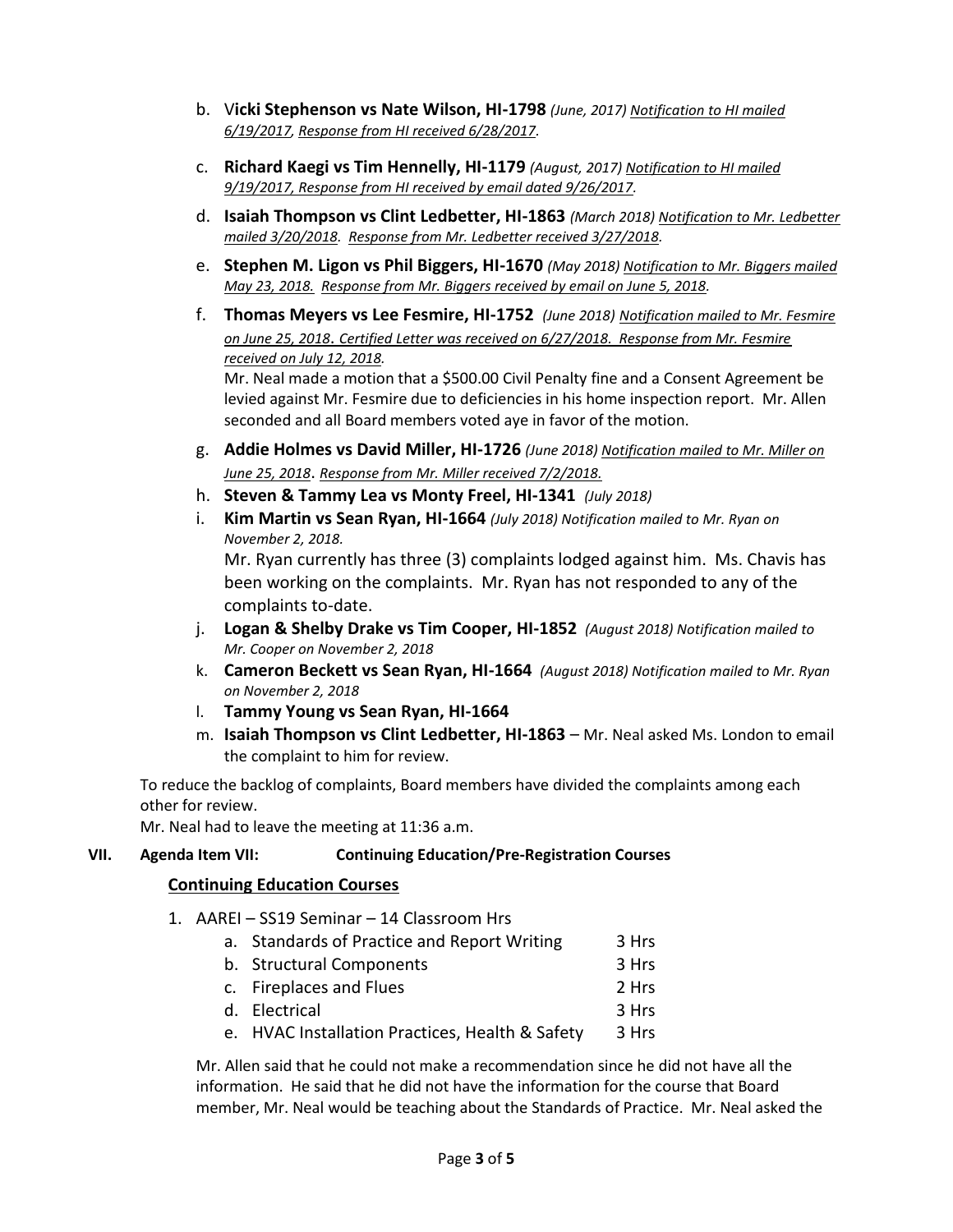Board members whether AFCI devices should be reported since GFCI devices have to be reported. Mr. Allen asked for comments from Mr. Evans, who had submitted the AAREI Seminar documents. Mr. Evans said that the AFCI devices should be reported. Mr. Neal then asked the Board member if anyone had a problem with his teaching about AFCI's. Mr. Pace said he had no problem with it being taught, but it does not have to be listed in the home inspection report. Ms. Kerr and Mr. Downum both said that it seemed to be a safety issue. Mr. McBride said the AFCI devices should be taught. Mr. Maxwell, from ABC Training Institute said the devices should be reported, but the age of the home has to be taken into consideration since they are not in all homes. Mr. Allen then made a motion to approve the 2019 AAREI Seminar and Mr. Trammell seconded. All Board members voted aye in favor of the motion to approve the seminar.

### **PRE-REGISTRATION TRAINING**

### **VIII. Agenda Item VIII: New Business**

1. **Update on the progress of UALR compiling data on home inspectors.** 

Board members discussed some of the data that has been collected from home inspection reports. Board members agreed that the report produced great information. Mr. Pace asked the Board if they wanted Subcontractor, Dan Smith to continue reviewing reports. Mr. McBride said that it should continue because there will be better home inspectors. Mr. Neal made a motion for Mr. Smith to continue reviewing home inspection reports for the Board and Mr. Trammell seconded. All Board members voted aye in favor of the motion.

- 2. **Apprenticeship Training** Board members discussed that a rule change would be necessary before starting the apprenticeship program.
- 3. **Board members voted on travel/lodging reimbursements for 2019** Mr. Neal made a motion to continue reimbursing Board members for travel and lodging associated with Board meetings in 2019. Mr. McBride seconded and all Board members voted aye in favor of the motion.
- 4. An email from a home inspector was sent to the Board requesting clarification on issues that could pose ethical concerns. Board members said that the issues showed no conflicts of interests based on the information as it was presented in the email.
- 5. Gus Butterfield, a potential applicant, asked the Board about the possibility of getting a waiver of the education requirements based on his experience and work background. He said that his training was with AHIT and he had performed about 250 home inspections. Mr. Neal told him that based on what the Board has done in the past, he would have to submit his application, along with documentation of his training, and the Board would consider his qualifications.
- 6. Board members discussed new legislation that had been introduced that could possibly affect the operations of the Board. Mr. Neal made a motion for Mr. Allen to attend the legislative session to speak against the bill. Mr. Trammell seconded and all Board members voted aye in favor of the motion. Ms. Ragland told Board members that she would track the bill and inform them when it will go before the legislature.

# **IX. Agenda Item IX: Old Business**

# **X. Agenda Item X: Schedule Next Meeting**

1. The next Board meeting will be on Wednesday, February 6, 2019 at 9:30 a.m.